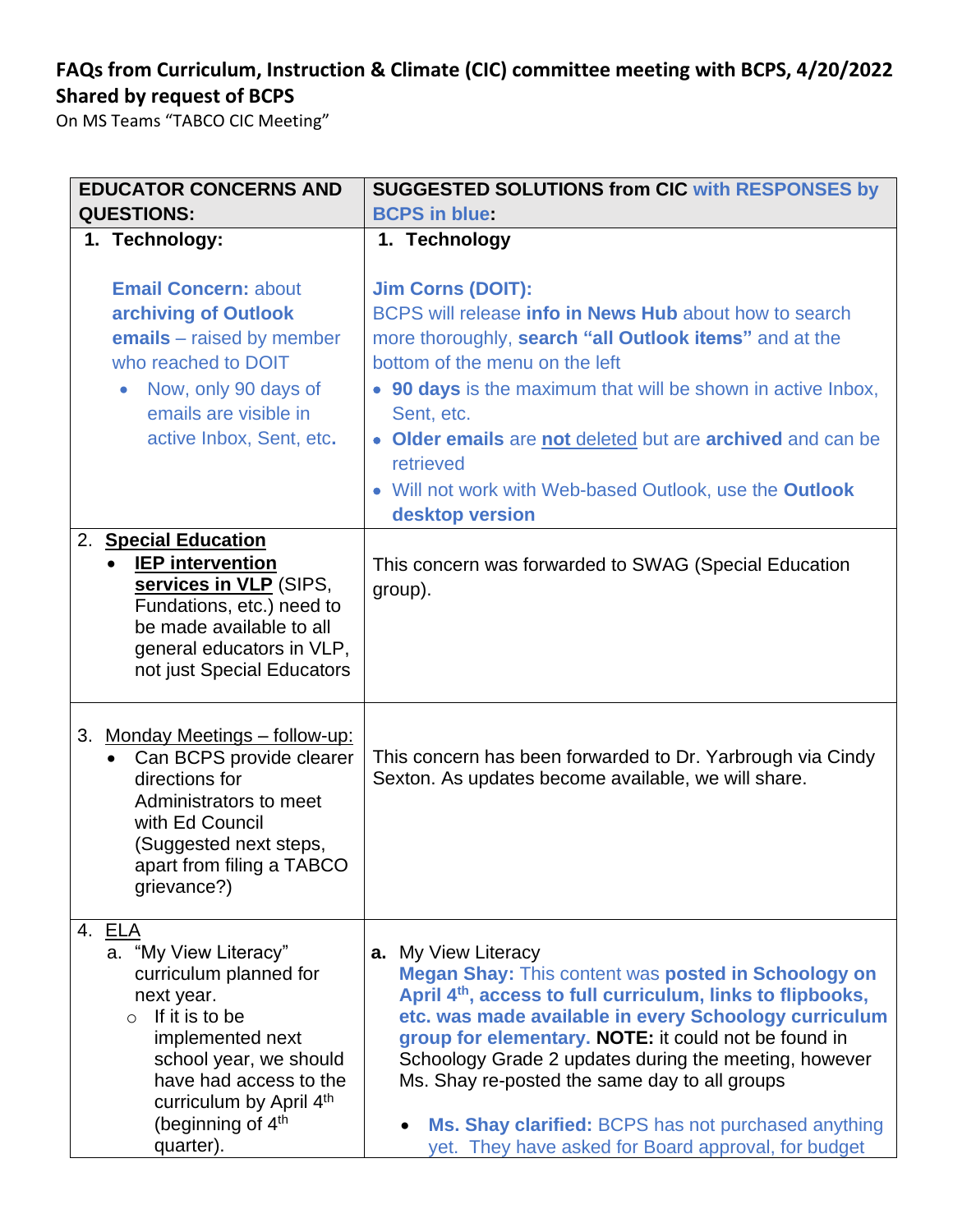| <b>EDUCATOR CONCERNS AND</b>                                                                                                                                                        | <b>SUGGESTED SOLUTIONS from CIC with RESPONSES by</b>                                                                                                                                                                                                                                                                                                                                                                                                                                                                                                                                                                                                                                   |
|-------------------------------------------------------------------------------------------------------------------------------------------------------------------------------------|-----------------------------------------------------------------------------------------------------------------------------------------------------------------------------------------------------------------------------------------------------------------------------------------------------------------------------------------------------------------------------------------------------------------------------------------------------------------------------------------------------------------------------------------------------------------------------------------------------------------------------------------------------------------------------------------|
| <b>QUESTIONS:</b>                                                                                                                                                                   | <b>BCPS in blue:</b>                                                                                                                                                                                                                                                                                                                                                                                                                                                                                                                                                                                                                                                                    |
| There are already plans<br>$\circ$<br>to implement the<br>program without getting<br>feedback from the pilot<br>schools (since many<br>aren't starting until after<br>Spring Break) | transfer of funds for this. In the Spring, money<br>earmarked for other purposes can be re-allocated on<br>things like this. (If they get good feedback in June this<br>could happen).<br>Are we no longer starting the year with it, since we<br>$\bullet$<br>have not received the curriculum a quarter in advance?<br>Ms. Shay: Entertaining the possibility of not starting it<br>in MP1, since there are 4 PD days in September and<br>October, could be used for teachers to work on this.<br>Also it would be good to have PD later on this (in<br>Spring), once teachers have worked with it and have<br>meaningful questions or know what PD they need to<br>learn or prepare. |
|                                                                                                                                                                                     | <b>INFO RE: Piloting in general and MyView Literacy</b>                                                                                                                                                                                                                                                                                                                                                                                                                                                                                                                                                                                                                                 |
|                                                                                                                                                                                     | specifically:                                                                                                                                                                                                                                                                                                                                                                                                                                                                                                                                                                                                                                                                           |
|                                                                                                                                                                                     | b. We must change the elementary ELA curriculum.<br>BCPS understands that teachers have been through a lot<br>and now isn't a great time to change curriculum, but we<br>need to move away from 10-year-old Wonders program<br>that does not align to standards.                                                                                                                                                                                                                                                                                                                                                                                                                        |
|                                                                                                                                                                                     | c. When we pilot a <b>curriculum that we write</b> , we don't know<br>if it's good or not until it's tried/tested                                                                                                                                                                                                                                                                                                                                                                                                                                                                                                                                                                       |
|                                                                                                                                                                                     | d. When we pilot a <b>purchased curriculum</b> , it has already<br>been tested and evaluated; MyView Literacy has the<br>highest level of evaluation, focus groups vetted it.<br>e. We have to consider many factors, such as integration                                                                                                                                                                                                                                                                                                                                                                                                                                               |
|                                                                                                                                                                                     | with Schoology, Performance Matters, etc.                                                                                                                                                                                                                                                                                                                                                                                                                                                                                                                                                                                                                                               |
|                                                                                                                                                                                     | This is a pilot to see how well it can be implemented, a test<br>f.<br>drive: they are asking teachers how this works for BCPS<br>students, not if this is a high quality curriculum because<br>they already vetted this in many ways and they know that it<br>is high quality and aligns to standards.                                                                                                                                                                                                                                                                                                                                                                                 |
|                                                                                                                                                                                     | g. Teachers opinions matter and BCPS really wants to know<br>teacher opinions, but they are past the point of selecting<br>this curriculum now.                                                                                                                                                                                                                                                                                                                                                                                                                                                                                                                                         |
|                                                                                                                                                                                     | h. They are considering options for how to transition to<br>MyView Literacy; modified curriculum status has already<br>been approved                                                                                                                                                                                                                                                                                                                                                                                                                                                                                                                                                    |
|                                                                                                                                                                                     | But if it overwhelmingly does not work or is a disaster, they<br>Ъ.                                                                                                                                                                                                                                                                                                                                                                                                                                                                                                                                                                                                                     |
|                                                                                                                                                                                     | would not move forward with it.<br>Can the teacher feedback on this piloted curriculum be<br>J.<br>published/shared?                                                                                                                                                                                                                                                                                                                                                                                                                                                                                                                                                                    |
|                                                                                                                                                                                     | Ms. Shay: they do share with the curriculum<br>$\circ$<br>committee but typically not all classroom teachers;<br>but they can look at that in the future. They use<br>feedback to inform professional development and<br>resources used to support teachers (e.g. which<br>ancillary materials to use).                                                                                                                                                                                                                                                                                                                                                                                 |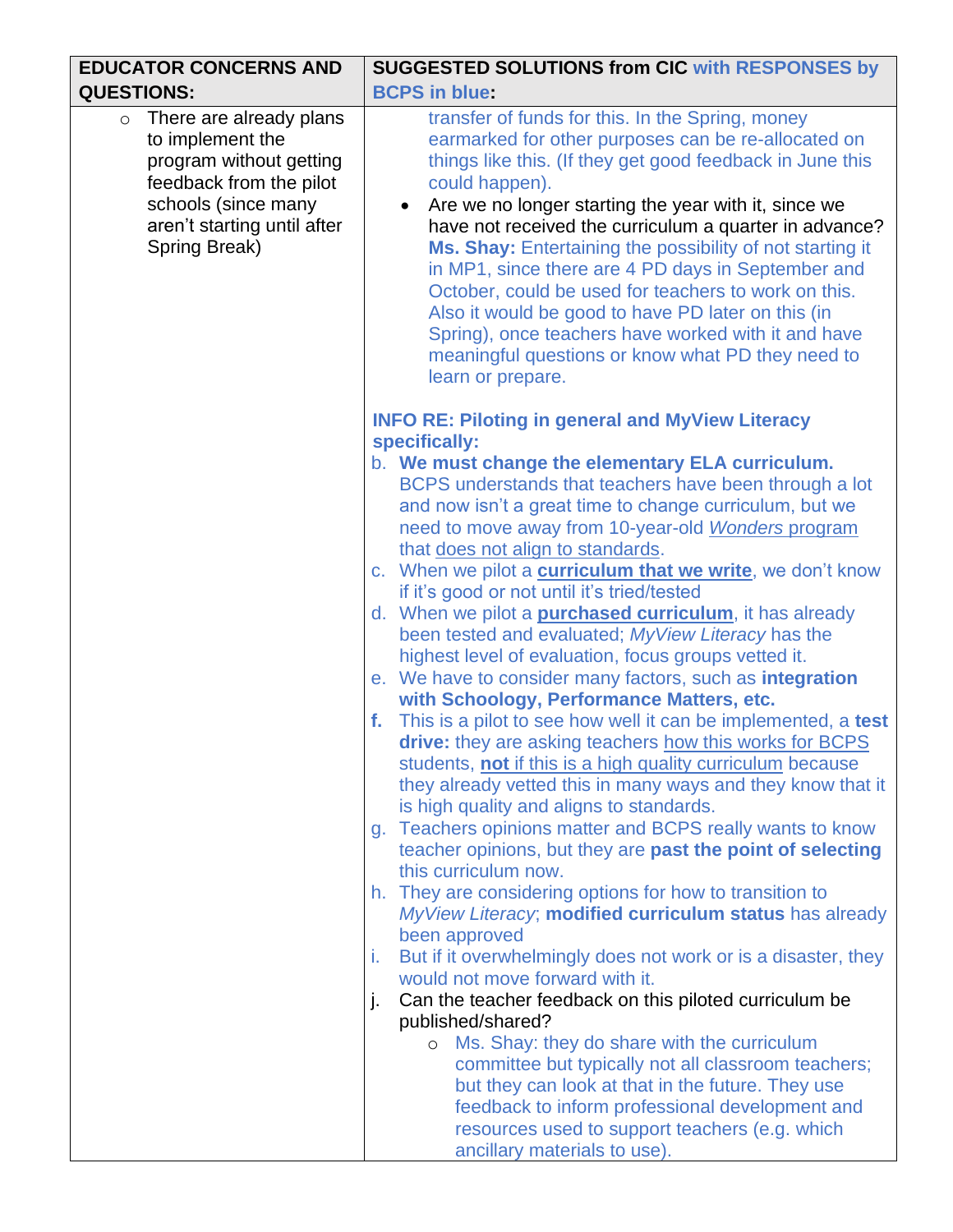| <b>EDUCATOR CONCERNS AND</b><br><b>QUESTIONS:</b>                                                                                                                                                                                                                                                                                                                                                                                                                | <b>SUGGESTED SOLUTIONS from CIC with RESPONSES by</b><br><b>BCPS in blue:</b>                                                                                                                                                                                                                                                                                                                                                                                                                                                                                                                                                                                                  |
|------------------------------------------------------------------------------------------------------------------------------------------------------------------------------------------------------------------------------------------------------------------------------------------------------------------------------------------------------------------------------------------------------------------------------------------------------------------|--------------------------------------------------------------------------------------------------------------------------------------------------------------------------------------------------------------------------------------------------------------------------------------------------------------------------------------------------------------------------------------------------------------------------------------------------------------------------------------------------------------------------------------------------------------------------------------------------------------------------------------------------------------------------------|
| 5.<br>Math<br>"Optional" Curriculum in<br>middle school<br>Educators have shared<br>$\circ$<br>that the MOY (middle<br>of year) and EOY (end<br>of year) assessments<br>are based on the new<br>curriculum.<br>Manipulatives are<br>$\circ$<br>needed.<br><b>Bridges Survey</b><br>Comes from an<br>$\cap$<br>outside source so<br>some folks ignored<br>the link<br>Others say they did<br>$\circ$<br>not receive it<br>Can the survey be<br>$\circ$<br>resent? | "Optional" curriculum:<br>$\bullet$<br>Is this pilot really "optional" if the assessments are<br>$\circ$<br>based on it?<br>Ms. Shay: these are IM-based assessments, but<br>the standards are exactly the same; the old<br>assessments can be made available too - she will<br>follow up<br>Teachers need manipulatives Ms. Shay: they should<br>$\circ$<br>have everything already, but she will follow up<br><b>Bridges Survey</b><br>o Can the survey be resent? Ms. Shay: some<br>people didn't recognize the email and deleted it;<br>response rate was low and they want more<br>responses (they have response rate by school);<br>will find another way to resend this |
| 6. Student Survey<br>Feedback/Thoughts:<br>Do we know what MSDE<br>will do with the results? /<br>What is the purpose of the<br>survey?                                                                                                                                                                                                                                                                                                                          | This is an issue for MSEA, not BCPS<br>Feedback:<br>$\bullet$<br>it is not student-friendly and does not have<br>$\circ$<br>accurate/adequate options for responses<br>data will be skewed because it was rushed<br>$\circ$<br>teachers don't need more training, but the district<br>should address the whole child better                                                                                                                                                                                                                                                                                                                                                    |
| 7.<br><b>Climate</b><br>Some teachers don't feel<br>safe due to the lack of<br>personnel<br>Fights in the halls<br>$\circ$<br>Fights in the<br>$\circ$<br>student bathrooms                                                                                                                                                                                                                                                                                      | Concerns have been forwarded to DAWG (Discipline group):<br>Are there plans to address discipline and safety issues<br>where schools are short-staffed?<br>What does BCPS suggest to address discipline and<br>safety issues with fewer educators in a building (or with<br>many substitutes)?                                                                                                                                                                                                                                                                                                                                                                                 |